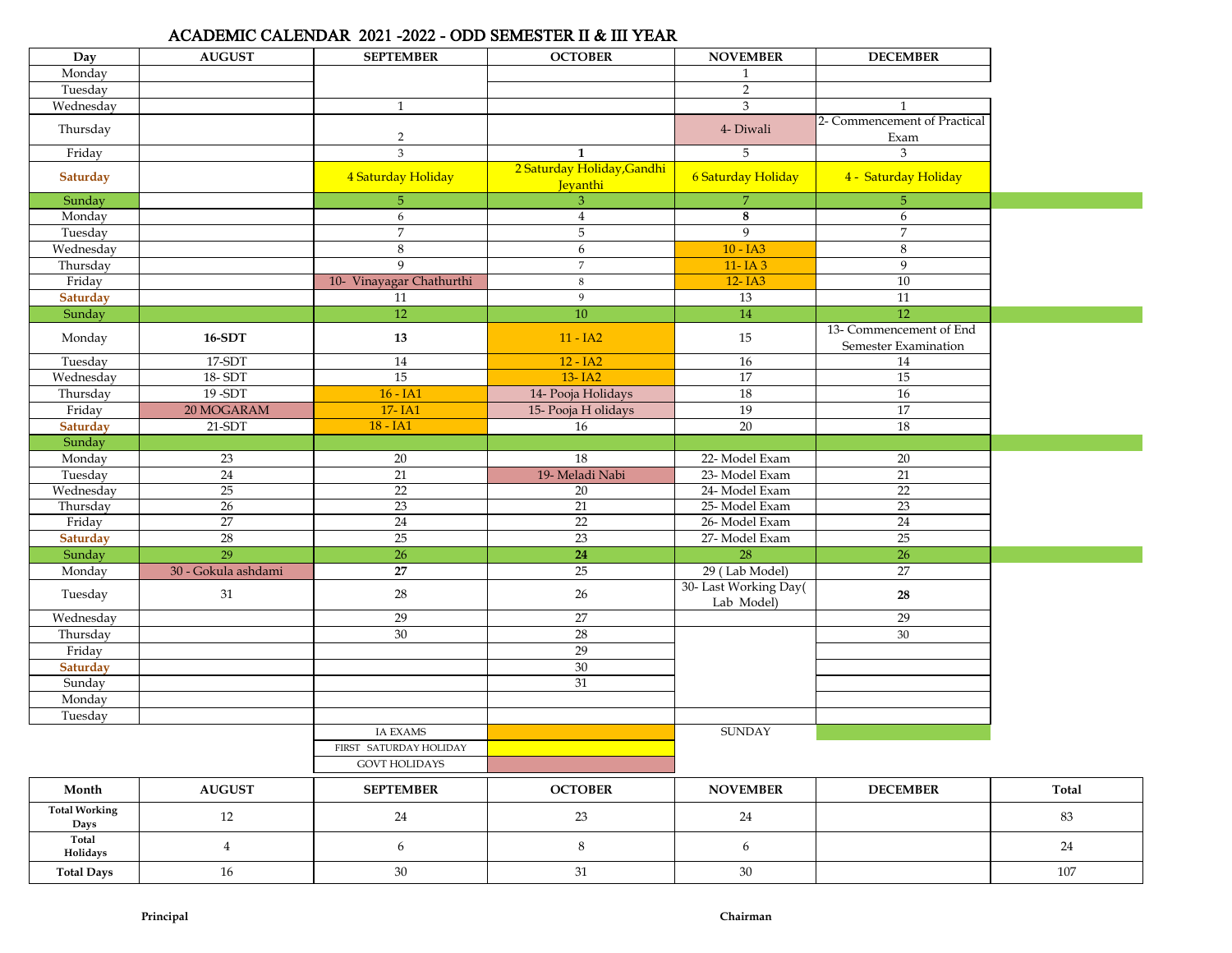## ACADEMIC CALENDAR 2021 -2022 - OD

| Day             | <b>AUGUST</b>       | <b>SEPTEMBER</b>         |
|-----------------|---------------------|--------------------------|
| Monday          |                     |                          |
| Tuesday         |                     |                          |
| Wednesday       |                     | $\mathbf{1}$             |
| Thursday        |                     | $\overline{2}$           |
| Friday          |                     | 3                        |
| <b>Saturday</b> |                     | 4 Saturday Holiday       |
| Sunday          |                     | 5                        |
| Monday          |                     | 6                        |
| Tuesday         |                     | 7                        |
| Wednesday       | 11- T & P           | $8\,$                    |
| Thursday        | 12- T & P           | 9                        |
| Friday          | 13- T & P           | 10- Vinayagar Chathurthi |
| <b>Saturday</b> | 14- T & P           | 11                       |
| Sunday          |                     | 12                       |
| Monday          | <b>16-SDT</b>       | 13                       |
| Tuesday         | 17-SDT              | 14                       |
| Wednesday       | 18-SDT              | 15                       |
| Thursday        | 19-SDT              | $16 - IA1$               |
| Friday          | 20 MOGARAM          | 17-IA1                   |
| <b>Saturday</b> | $21-SDT$            | 18 - IA1                 |
| Sunday          |                     |                          |
| Monday          | 23                  | 20                       |
| Tuesday         | 24                  | 21                       |
| Wednesday       | 25                  | 22                       |
| Thursday        | 26                  | 23                       |
| Friday          | 27                  | 24                       |
| <b>Saturday</b> | 28                  | 25                       |
| Sunday          | 29                  | 26                       |
| Monday          | 30 - Gokula ashdami | 27                       |
| Tuesday         | 31                  | 28                       |
| Wednesday       |                     | 29                       |
| Thursday        |                     | 30                       |
| Friday          |                     |                          |
| Saturday        |                     |                          |
| Sunday          |                     |                          |
| Monday          |                     |                          |
| Tuesday         |                     | T & P                    |
|                 |                     | <b>IA EXAMS</b>          |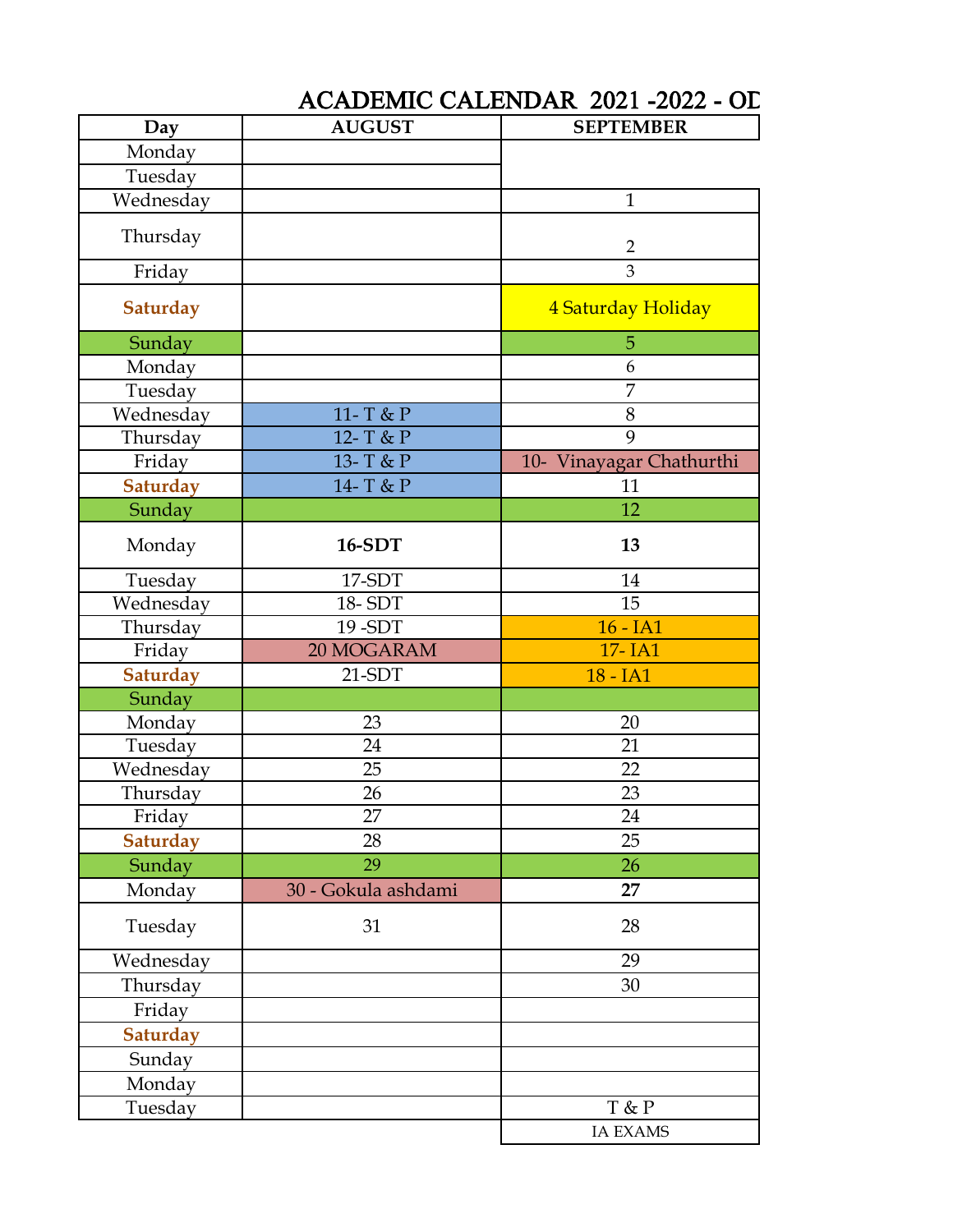## FIRST SATURDAY HOLIDAY

GOVT HOLIDAYS